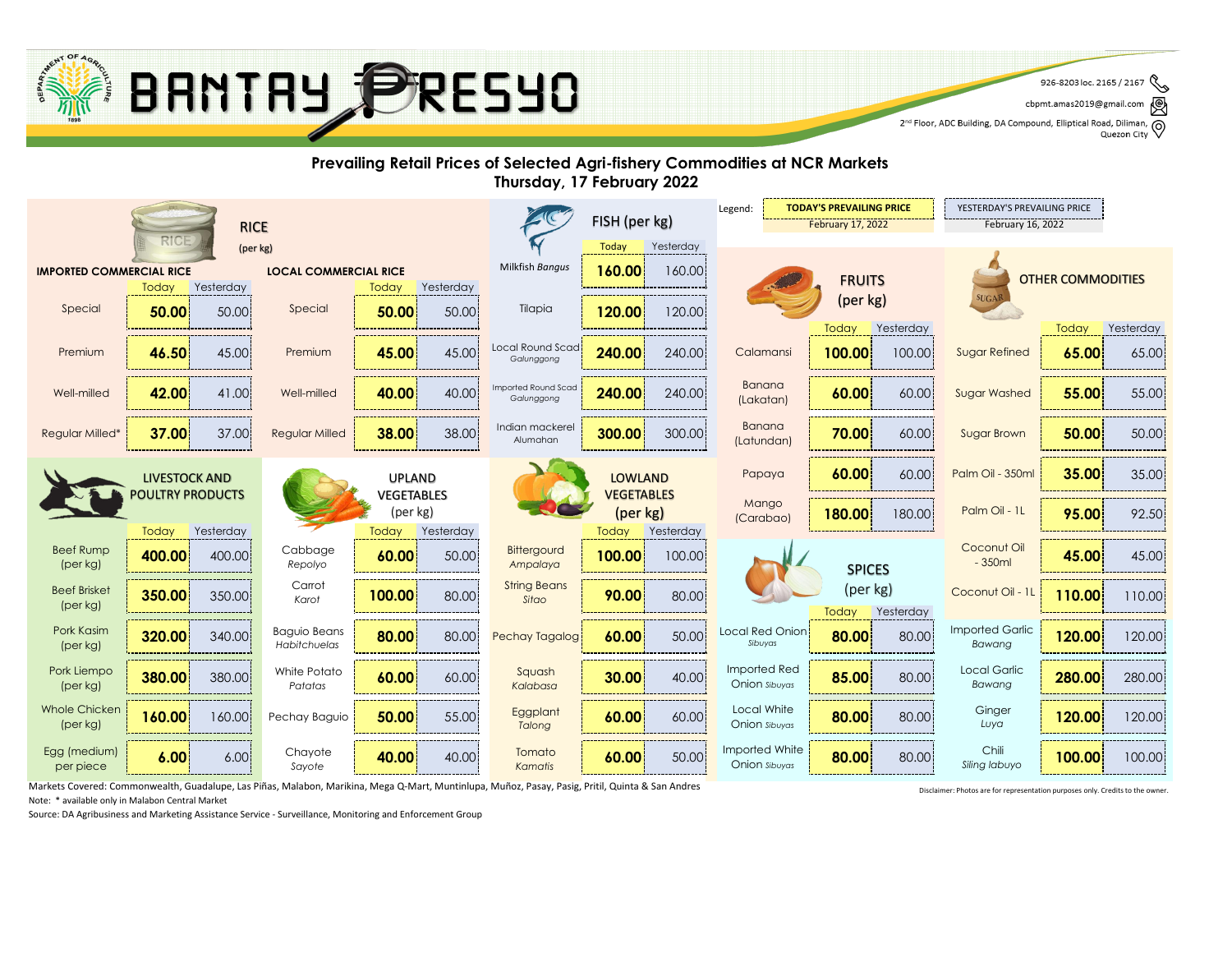

926-8203 loc. 2165 / 2167 cbpmt.amas2019@gmail.com

2<sup>nd</sup> Floor, ADC Building, DA Compound, Elliptical Road, Diliman, Q<br>Quezon City

Quezon City

#### **Prevailing Retail Prices of Selected Agri-fishery Commodities per Market Thursday, 17 February 2022**

|                                         | <b>COMMODITY (PHP/KG)</b>                 |                |                                |                                |                  |          |               |                                |                                |                                |
|-----------------------------------------|-------------------------------------------|----------------|--------------------------------|--------------------------------|------------------|----------|---------------|--------------------------------|--------------------------------|--------------------------------|
| <b>MARKET</b>                           | <b>Well-milled</b><br><b>Rice (Local)</b> | <b>Tilapia</b> | Galunggong                     | <b>Whole</b><br><b>Chicken</b> | *Egg<br>(Medium) | Ampalaya | <b>Tomato</b> | Cabbage                        | <b>Pechay</b><br><b>Baguio</b> | <b>Red Onion</b><br>(Local)    |
| New Las Piñas City Public Market        | 40.00                                     | 140.00         | 240.00                         | 165.00                         | 6.00             | 120.00   | 60.00         | 70.00                          | 70.00                          | 100.00                         |
| Guadalupe Public Market/Makati          | 44.00                                     | 140.00         | <b>NOT</b><br><b>AVAILABLE</b> | 170.00                         | 6.00             | 140.00   | 65.00         | <b>NOT</b><br><b>AVAILABLE</b> | 50.00                          | 110.00                         |
| San Andres Market/Manila                | 40.00                                     | 120.00         | 240.00                         | 160.00                         | 6.00             | 140.00   | 60.00         | 70.00                          | 70.00                          | 120.00                         |
| <b>Quinta Market/Manila</b>             | 42.00                                     | 130.00         | <b>NOT</b><br><b>AVAILABLE</b> | 160.00                         | 6.00             | 95.00    | 40.00         | 60.00                          | 60.00                          | <b>NOT</b><br><b>AVAILABLE</b> |
| <b>Pritil Market/Manila</b>             | 40.00                                     | 120.00         | 200.00                         | 160.00                         | 5.50             | 110.00   | 60.00         | 50.00                          | 50.00                          | 70.00                          |
| <b>Marikina Public Market</b>           | 43.00                                     | 120.00         | 240.00                         | 160.00                         | 6.50             | 100.00   | 50.00         | <b>NOT</b><br><b>AVAILABLE</b> | 60.00                          | 100.00                         |
| <b>Pamilihang Lungsod ng Muntinlupa</b> | 42.00                                     | 130.00         | 240.00                         | 150.00                         | 5.50             | 100.00   | 50.00         | <b>NOT</b><br><b>AVAILABLE</b> | 45.00                          | 80.00                          |
| <b>Pasay City Market</b>                | 40.00                                     | 110.00         | <b>NOT</b><br><b>AVAILABLE</b> | 160.00                         | 6.00             | 100.00   | 70.00         | <b>NOT</b><br><b>AVAILABLE</b> | 50.00                          | 90.00                          |
| <b>Pasig City Mega Market</b>           | 40.00                                     | 95.00          | 200.00                         | 150.00                         | 6.50             | 100.00   | 40.00         | 70.00                          | 50.00                          | 80.00                          |
| <b>Commonwealth Market/Quezon City</b>  | 38.00                                     | 120.00         | 240.00                         | 130.00                         | 5.60             | 120.00   | 50.00         | 60.00                          | 60.00                          | 80.00                          |
| <b>Muñoz Market/Quezon City</b>         | 37.00                                     | 125.00         | <b>NOT</b><br><b>AVAILABLE</b> | 150.00                         | 6.00             | 100.00   | 50.00         | 50.00                          | 55.00                          | 80.00                          |
| <b>Mega Q-mart/Quezon City</b>          | 44.00                                     | 120.00         | <b>NOT</b><br>AVAILABLE        | 160.00                         | 5.95             | 100.00   | 60.00         | 60.00                          | 60.00                          | 130.00                         |
| <b>Malabon Central Market</b>           | 41.00                                     | 120.00         | 220.00                         | 134.00                         | 5.00             | 100.00   | 60.00         | 45.00                          | 50.00                          | 60.00                          |

Source: DA Agribusiness and Marketing Assistance Service - Surveillance, Monitoring and Enforcement Group Note: NOT AVAILABLE - No stocks available/sold in the market

\* price per piece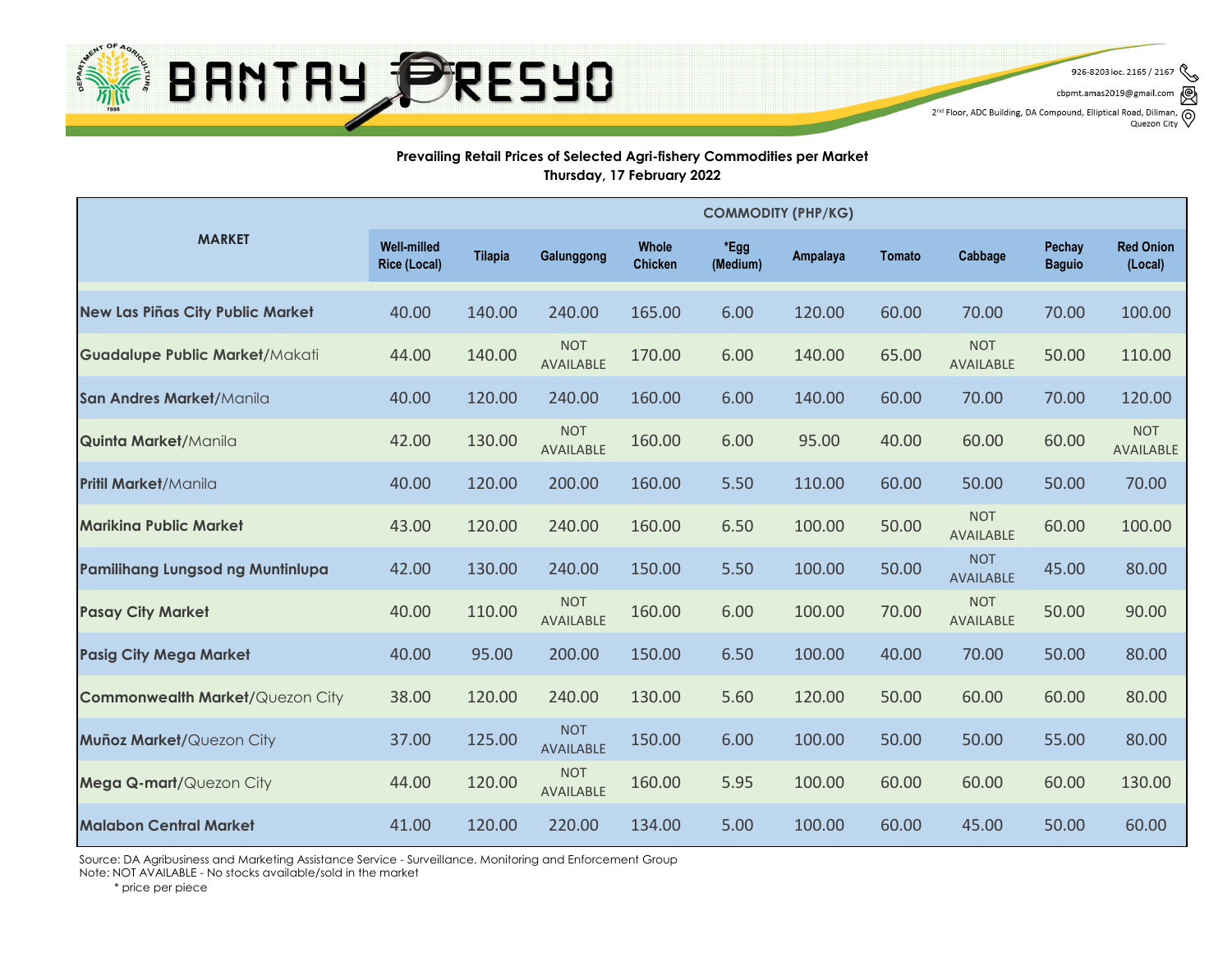### Prevailing Retail Prices of Fresh and Frozen Pork Products in NCR Markets February 17, 2022

926-8203 loc. 2165 / 2167

q

⊚

cbpmt.amas2019@gn

2<sup>nd</sup> Floor, ADC Building, DA Compound, Elliptical Re

**BRNTRY PRESYO** 

## FRESH & FROZEN PORK KASIM/PIGUE

|              |                                  | <b>PRICE PER KILOGRAM (P/kg)</b> |                 |                 |                 |  |  |  |
|--------------|----------------------------------|----------------------------------|-----------------|-----------------|-----------------|--|--|--|
|              | <b>MARKET</b>                    |                                  | <b>Fresh</b>    | <b>Frozen</b>   |                 |  |  |  |
|              |                                  | <b>Today</b>                     | Yesterday       | <b>Today</b>    | Yesterday       |  |  |  |
|              |                                  | (Feb. 17, 2022)                  | (Feb. 16, 2022) | (Feb. 17, 2022) | (Feb. 16, 2022) |  |  |  |
| 1            | New Las Piñas City Public Market | 335.00                           | 335.00          | N/A             | N/A             |  |  |  |
| $\mathbf{2}$ | <b>Guadalupe Public Market</b>   | 340.00                           | 340.00          | 230.00          | 230.00          |  |  |  |
| 3            | <b>San Andres Market</b>         | 350.00                           | 350.00          | N/A             | N/A             |  |  |  |
| 4            | Quinta Market                    | 350.00                           | 340.00          | N/A             | N/A             |  |  |  |
| 5            | <b>Pritil Market</b>             | 350.00                           | 350.00          | N/A             | N/A             |  |  |  |
| 6            | Mariking Public Market           | 330.00                           | 330.00          | 215.00          | 217.50          |  |  |  |
| 7            | Pamilihang Lungsod ng Muntinlupa | 320.00                           | 320.00          | 220.00          | 220.00          |  |  |  |
| 8            | <b>Pasay City Market</b>         | 310.00                           | 310.00          | 240.00          | 240.00          |  |  |  |
| 9            | <b>Pasig City Mega Market</b>    | 320.00                           | 340.00          | 215.00          | 215.00          |  |  |  |
| 10           | <b>Commonwealth Market</b>       | 310.00                           | 310.00          | 220.00          | 220.00          |  |  |  |
| 11           | <b>Muñoz Market</b>              | 320.00                           | 330.00          | N/A             | N/A             |  |  |  |
| 12           | Mega Q-mart                      | 330.00                           | 330.00          | 230.00          | 230.00          |  |  |  |
| 13           | <b>Malabon Central Market</b>    | 330.00                           | 330.00          | 220.00          | 220.00          |  |  |  |

Source: DA Agribusiness and Marketing Assistance Service - Surveillance, Monitoring and Enforcement Group

Note(s): Total number of markets monitored: February 17, 2022 (Today) - 13 markets | February 16, 2022 (Yesterday) - 13 markets N/A - Not available in the market

(-) Closed due to disinfection